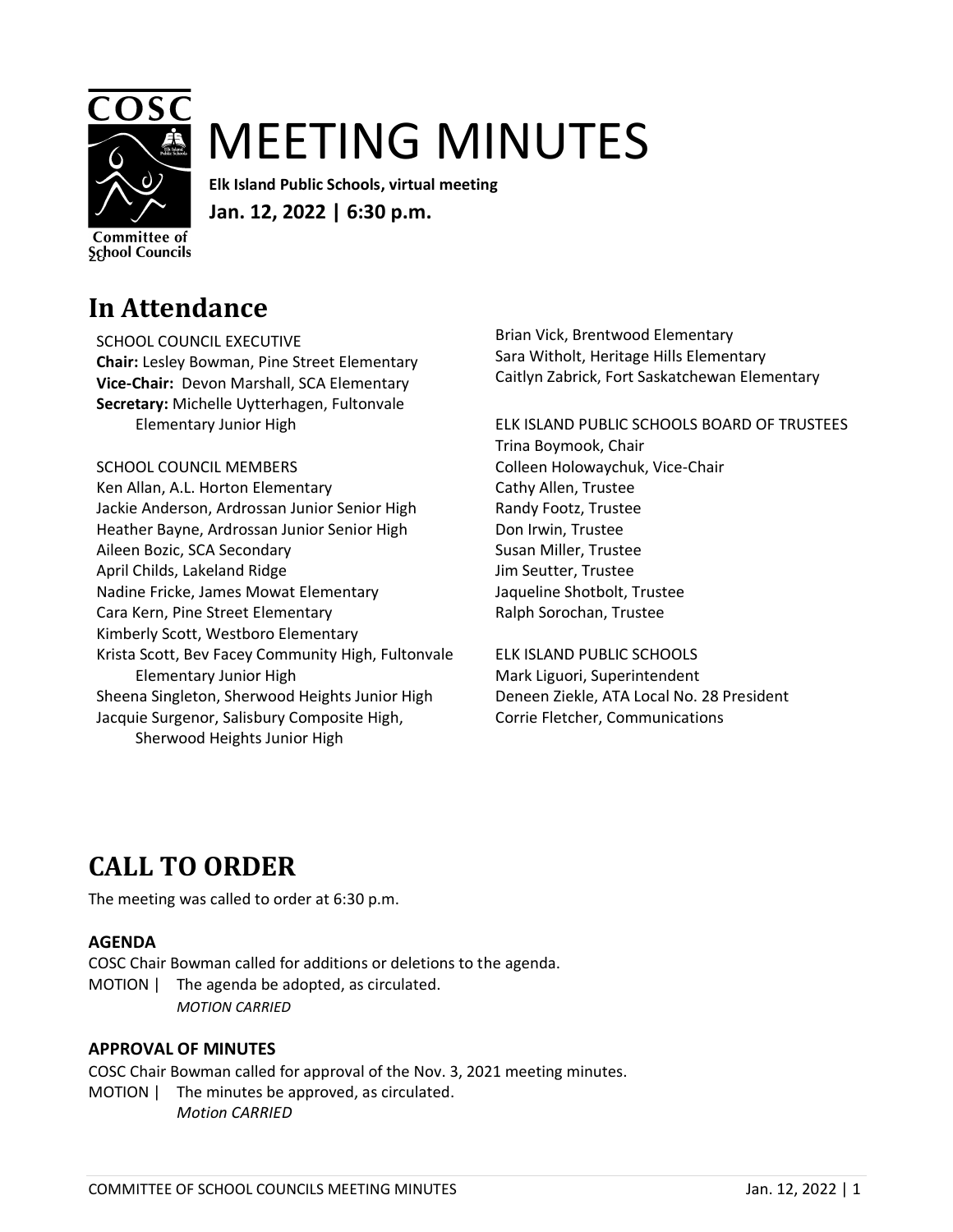### **Board Report**

Board Chair Trina Boymook presented the Board report. **RECENT EVENTS**

- Throughout November, trustees took part in the EIPS Assurance Reviews. Chair Boymook thanked the school council representatives who participated.
- On December 5-6, trustees took part in a Board retreat to discuss the Board's direction, priorities for the 2021-25 term and work plan for the 2021-22 school year. A third day is planned for January 13.
- Recently, the Division updated its *[EIPS Operation Guidelines 2021-22](https://www.eips.ca/school-operations-2021-22)*. The most up-to-date version is available online, along with additional information for families.
- On January 6, the Division launched its inaugural Year in Review 2020-21: Stakeholder Confidence Survey. The survey assesses the community's confidence in the Division and its strategic direction. The Board will use the results to help inform the Division's key priorities, goals and outcomes, resource allocations and supports. The survey closes on January 18.
- On January 17, the Alberta School Boards Association's hosting its fourth curriculum engagement session, which Chair Boymook looks forward to.
- On February 1, kindergarten registration and the returning student registration process open. EIPS families are asked to confirm their child's enrolment in a school for the upcoming year by completing the online Returning Student Registration Form—available by logging in to the [PowerSchool Parent Portal.](https://powerschool.eips.ca/public/home.html) Using the form, families can indicate the school their child plans to attend and apply to attend a non-designated school, if applicable. Requests to attend a non-designated school must be completed during the returning student registration process to be considered for the next school year. Schools with [closed boundaries](https://www.eips.ca/registration/applying-to-a-non-designated-school#ClosedBoundaries) in the 2022-23 school year:
	- o Ardrossan Junior Senior High;
	- o Davidson Creek Elementary;
	- o F.R. Haythorne Junior High;
	- o James Mowatt Elementary;
	- o Sherwood Heights Junior High; and
	- o SouthPointe School.
- At the January 20 Board meeting, trustees:
	- o will finalize the EIPS Division Calendar for the 2022-23 school year—the Division conducted a survey about the calendar December, which received 2,170 survey responses, and Chair Boymook thanked all those who completed the survey;
	- o will set the school fee parameters for the upcoming year; and
	- o Trustees will consider a budget reallocation.

### **K-6 CURRICULUM**

On December 13, a school board chairs meeting was held with Education Minister Adriana LaGrange to receive added details of the revised kindergarten to Grade 6 curriculum implementation. The Board's pleased the province is only implementing three subjects instead of all subject areas at the same time. It's equally pleased the Minister's open to a staggered implementation of the three subjects moving forward and that continued work will take place within the three subject areas to ensure it's age and developmentally appropriate as the province moves toward finalizing the curriculum. Following the meeting, the Board sent a letter to the Minister noting its appreciation. It also restated what needs addressing before implementation and the preference for a phased-in approach for implementing language arts and mathematics.

#### **EXTENDED CHRISTMAS BREAK**

Multiple school board chairs meetings were held with the Minister of Education following the province's announcement to extend Christmas Break. The meetings were held on December 31, and January 5 and 6, which allowed school boards to better understand the supports provided by the province, express concerns and offer a picture of each Division's local context to best prepare for January 10. The EIPS Board appreciates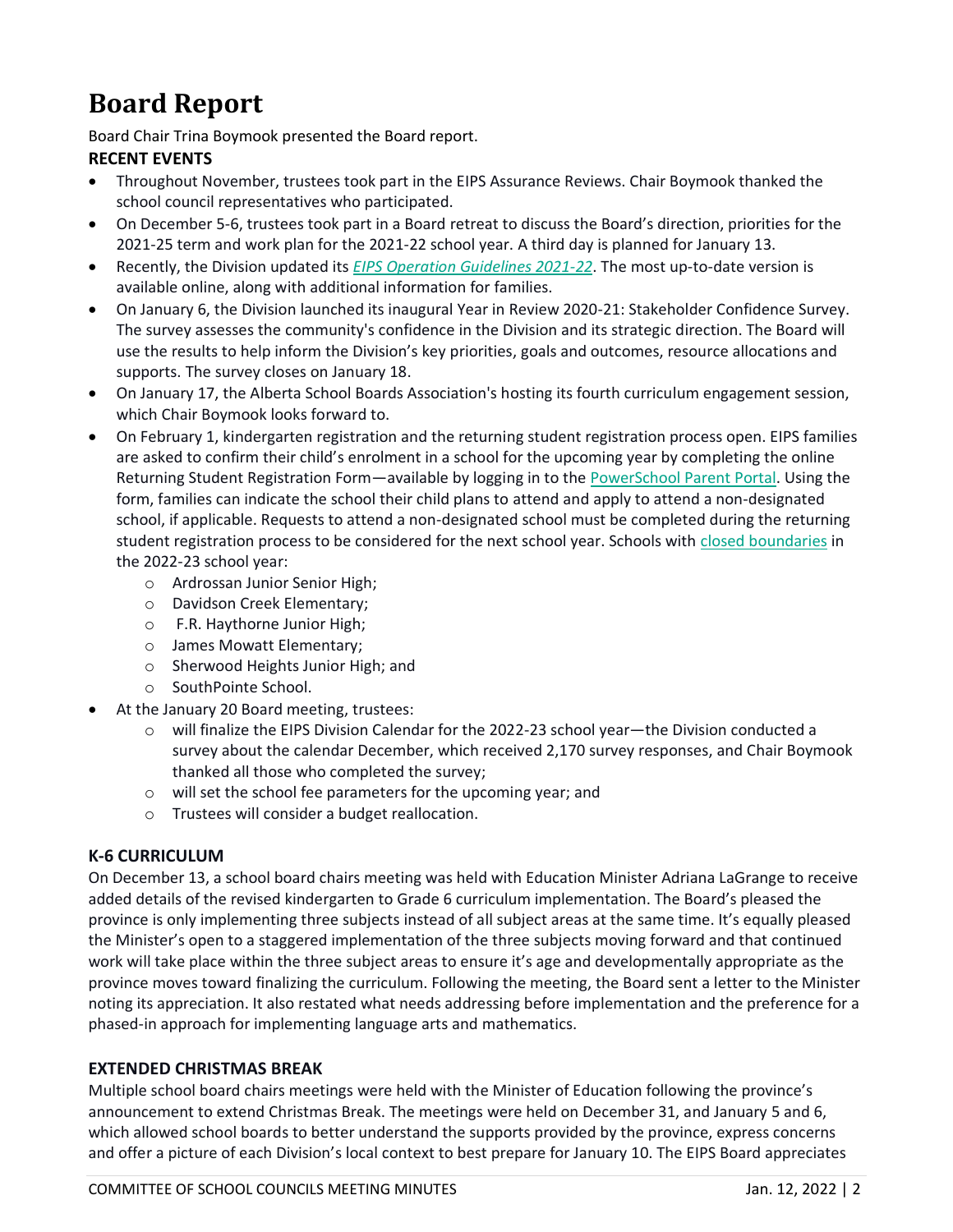having access to the Assistant Chief Medical Officer and the Assistant Deputy Minister of Health on January 5. Both individuals answered health-related questions about the provincially supplied medical-grade masks and changes to isolation protocols.

### **ATA Report**

ATA Local No. 28 President Deneen Zielke presented the ATA report. **HIGHLIGHTS**

- School boards provincewide are experiencing serious teacher shortages and student absences related to illness. While teachers are doing their best, time will tell the impact of the fifth wave of COVID-19 and Omicron variant.
- The Local's pleased the province decided to change and delay the roll-out of the new draft kindergarten to Grade 6 curriculum. However, it still has concerns with curriculum content and implementation, including available resources, assessment documentation and appointments for the Advisory Committee—it's critical teachers have a seat at the table as they are curriculum experts.
- The province recently launched a new e-tutoring hub for students in kindergarten to Grade 9. Unfortunately, the site is substandard, and the lesson objectives don't align with grade outcomes.

# **For Information**

**ASCA UPDATE –** Krista Scott and Jacquie Surgenor, COSC members and ASCA Board directors

- The Alberta School Councils' Association (ASCA) didn't receive its provincial grant.
- Instead, it was offered a \$15,000 project-specific grant—only available to ASCA for a specific project.
- The ASCA Board of Directors made the difficult decision to transition the way ASCA operates—most staff were laid off.
- Currently, ASCA's transitioning to a new model and in discussions about next year's budget.
- The association still provides the services for a fee format—the Board will review the cost of this next year.
- The 2022 ASCA Conference will be a scaled-down version—in-person only. ASCA also hopes to offer a hybrid model of the annual general meeting. Both will take place the third week of April.

### COMMENTS AND QUESTIONS

**Question:** Where are we with funding today compared to two years ago? **Answer:** Grants from the government dropped from \$654,000 to \$170,000 last year and to \$0 this year.

### **CAREGIVER SERIES UPDATE –** Lesley Bowman, COSC Chair

- The [January Caregiver Series](https://www.cyfcaregivereducation.ca/home) schedule is now available.
- Offered through Alberta Health Services, the sessions are informative and valuable.
- Bowman encouraged members to review the January [Caregiver Series](https://www.cyfcaregivereducation.ca/home) calendar.

## **New Business**

**COVID-19 UPDATE –** Mark Liguori, EIPS Superintendent

- Superintendent Mark Liguori provided a COVID-19 update.
- He emphasized maintaining continuity for students.
- The *[EIPS Operations Guidelines 2021-22](https://www.eips.ca/school-operations-2021-22)* were modified given the extended Christmas Break to ensure the Division was fully prepared for a return on January 10. There was a delay in releasing the updated guidelines as the Division was waiting for input from the province. Superintendent Liguori expressed the importance of all staff and students maintaining good hand hygiene, wearing masks, and staying away from school if they feel ill or test positive for COVID-19.
- The Division received the shipment of medical-grade masks and at-home rapid test kits late this afternoon. It will distribute these to schools later in the week.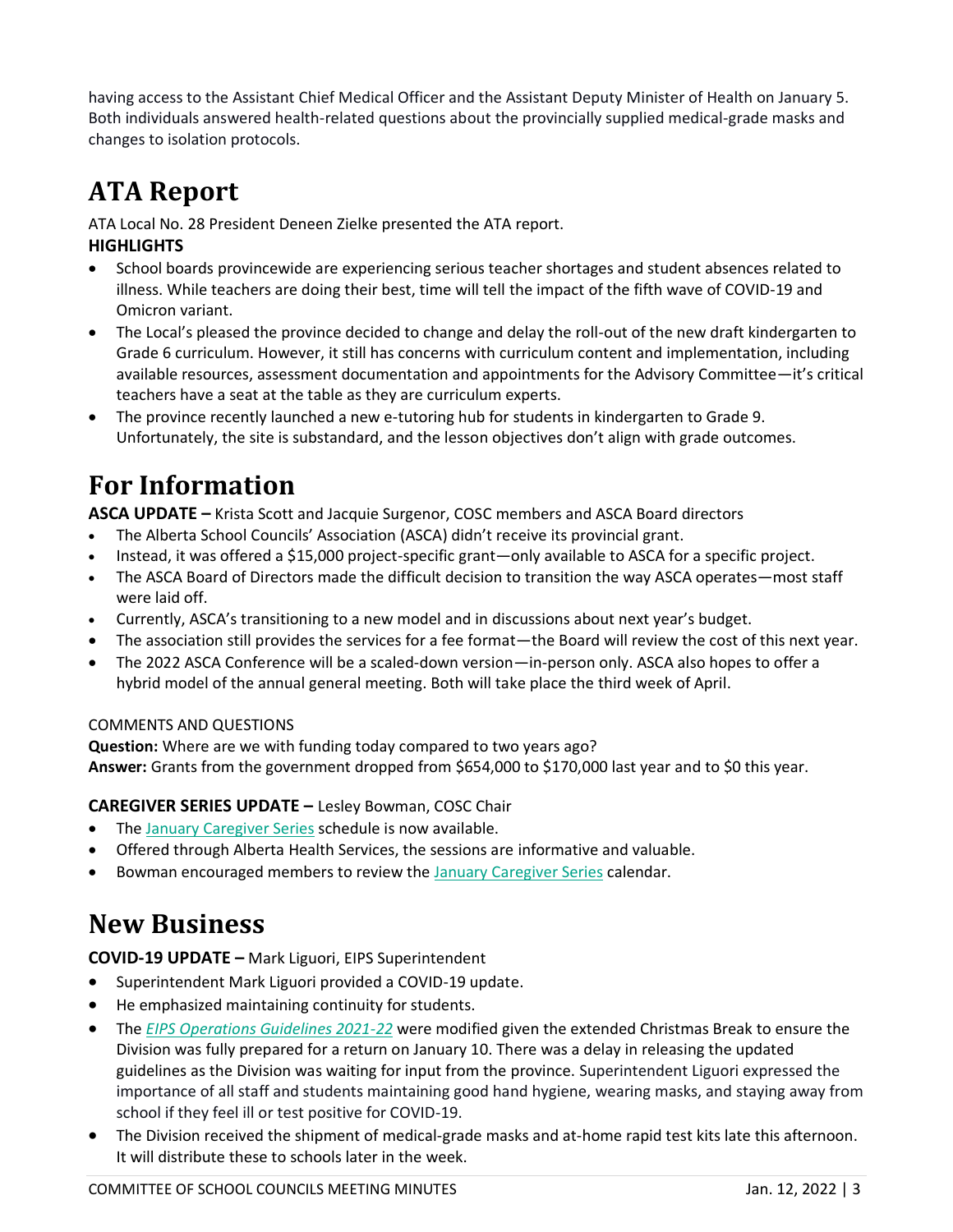- Superintendent Liguori also took full responsibility for decisions made about suspending athletics—the Division wants to see the absence trends first, for both staff and students, in the first week. He said absences for both staff and students are trending up, but the number is not staggering.
- Superintendent Liguori also reiterated it's prepared if the Division needs to shift to online.

#### COMMENTS AND QUESTIONS

**Question:** Are you revisiting the trends next week regarding illness and absences in schools, and will EIPS possibly alter the restrictions on clubs and athletics?

**Answer:** On Monday, we will take a look at numbers to make a determination on participation levels for students—practice, league play or nothing.

**Q:** What are the parents doing who aren't sending their kids to school? Are teachers sending work home? **A:** Some are using Brightspace. Some have enough resources at home. Some students are just staying at home preparing for exams—not diplomas as they're cancelled.

**Q:** Have there been any teachers who have quit their jobs because of not being comfortable in the working environment?

**A:** Not to my knowledge, that would go through Human Resources. Some have chosen to take a leave.

#### **ANNUAL EDUCATION RESULTS REPORT 2020-21 –** Mark Liguori, EIPS Superintendent

- Superintendent Liguori reviewed the *[EIPS Annual Education Results Report \(AERR\) 2020-21](http://www.eips.ca/download/374118)* and [AERR](http://www.eips.ca/download/374121)  [Overview 2020-2021.](http://www.eips.ca/download/374121)
- The *Annual Education Results Report 2020-21* outlines the Division's Four-Year Education Plan, opportunities for growth and how the Division's supporting students. The report incorporates feedback from each of its school's education plans, identifies EIPS' key priorities and goals, highlights data from the Alberta Education Assurance survey and details strategies to enhance learning going forward.
- EIPS continues to do an outstanding job. Superintendent Liguori acknowledges there's room for improvement.
- He also reviewed the strategies for each of the priorities and goals under the "Priority Strategy for Education Plan" and some of the initiatives the Division has done to further help meet the goals.
- Lastly, he reviewed the Alberta Education Assurance Measures Summary—the data presented compares EIPS to the province.

#### COMMENTS AND QUESTIONS

**Question:** I am curious what strategies and initiatives the Board's looking at to increase parental involvement as it's at the intermediate level?

**Answer:** Surveys, COSC, continue to inform families about initiatives and events taking place throughout the division and professional learning sessions.

**Q:** What sort of assessments has Supports for Students been able to do for those grades that have been missing PATs and diploma examinations? EYE-TA is definitely a great assessment for early learners, but in terms of older grade students, are there any other assessments other than Star 360 or MIPI? Does EIPS have any assessments to replace or replicate data missing from the PATs and diplomas?

**A:** EIPS uses the Star 360 data, MIPI data, and the math department has developed evaluations and exams that are used across the Division.

#### **YEAR IN REVIEW SURVEY 2020-21 –** Mark Liguori, EIPS Superintendent

• The due date to complete the Year in Review Survey is January 18.